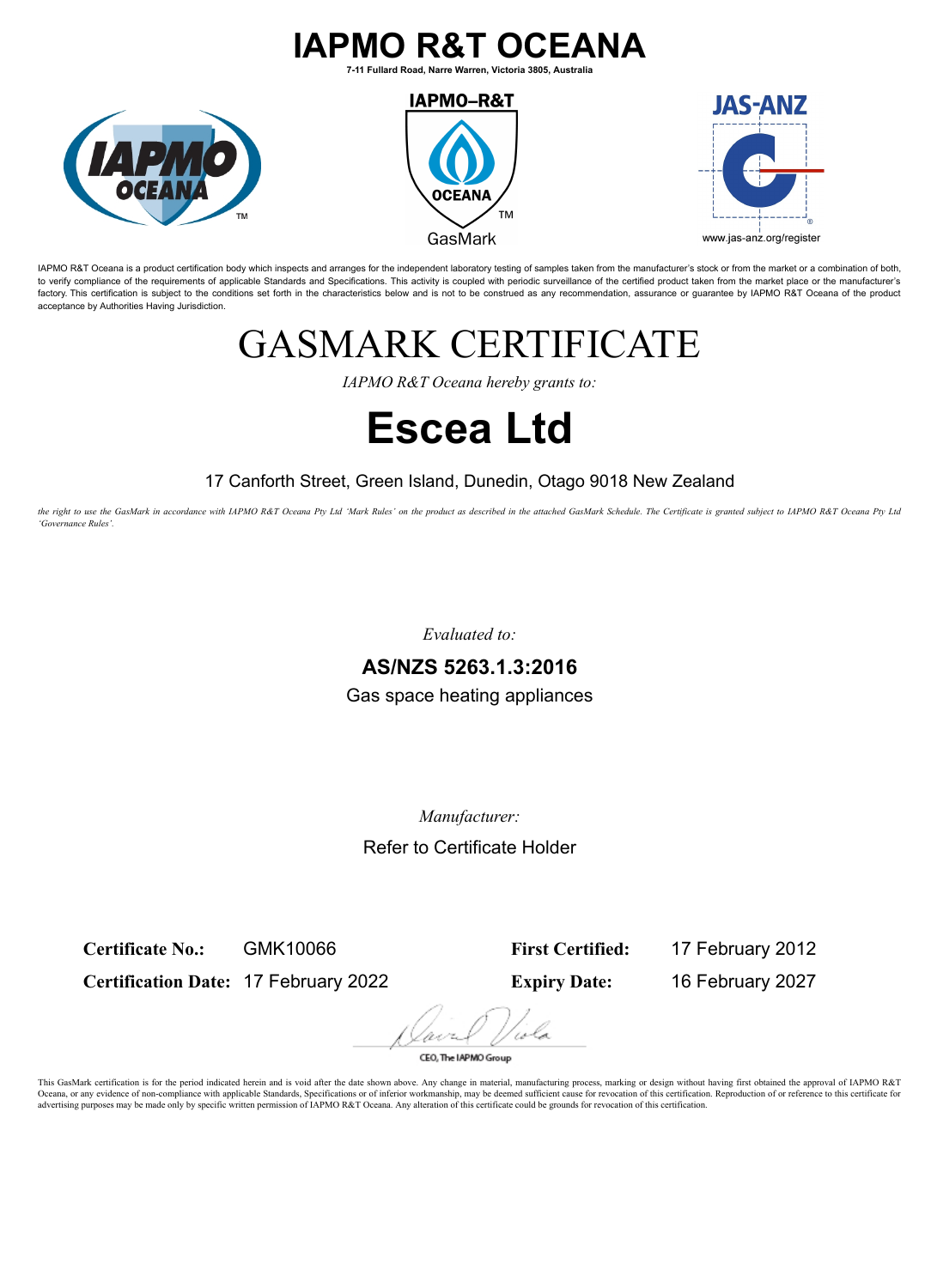

## **GASMARK SCHEDULE**



*Certificate Holder*

**Escea Ltd**

**A.B.N.:**<br>17 Canforth Street, Green Island, Dunedin, Otago 9018 New Zealand

*Manufacturer* **Refer to Certificate Holder**

*Standard* **AS/NZS 5263.1.3:2016**

Gas space heating appliances

**Certificate No.** GMK10066 **Certification Date:** 17 February 2022 **Expiry Date:** 16 February 2027 **First Certified:** 17 February 2012

| <b>Distributor</b>             | <b>Brand Name</b> | Model ID      | <b>Gas Type</b> | <b>Product Description</b>                | Input  | <b>Flue</b>        | <b>Annual Energy</b><br><b>Consumption</b> | Star Rating Shading |     | <b>Features</b>                                                                                                              |
|--------------------------------|-------------------|---------------|-----------------|-------------------------------------------|--------|--------------------|--------------------------------------------|---------------------|-----|------------------------------------------------------------------------------------------------------------------------------|
| Glen Dimplex Australia Pty Ltd | Escea             | <b>DL850</b>  | Appliance       | Type 1 room sealed<br>flame effect heater | 38MJ/h | Remote power flued | 13759 MJ/Yr                                | 4.5                 | 136 | Mesh primary quard; Burner media - glass and/or<br>ceramic driftwood; logs and coals; ceramic<br>pebbles; coals; river rocks |
| Glen Dimplex Australia Pty Ltd | Escea             | <b>DL850</b>  | Appliance       | Type 1 room sealed<br>flame effect heater | 38MJ/h | Remote power flued | 13759 MJ/Yr                                | 4.5                 | 136 | Mesh primary guard; Burner media - glass and/or<br>ceramic driftwood; logs and coals; ceramic<br>pebbles; coals; river rocks |
| Glen Dimplex Australia Pty Ltd | Escea             | <b>DL1100</b> | Appliance       | Type 1 room sealed<br>flame effect heater | 33MJ/h | Remote power flued | 13759 MJ/Yr                                | 4.5                 | 136 | Mesh primary guard; Burner media - glass and/or<br>ceramic driftwood; logs and coals; ceramic<br>pebbles; coals; river rocks |
| Escea Australia Pty Ltd        | Escea             | <b>DL850</b>  | Appliance       | Type 1 room sealed<br>flame effect heater | 38MJ/h | Remote power flued | 13759 MJ/Yr                                | 4.5                 | 136 | Mesh primary guard; Burner media - glass and/or<br>ceramic driftwood; logs and coals; ceramic<br>pebbles; coals; river rocks |
| Escea Australia Pty Ltd        | Escea             | <b>DL1100</b> | Appliance       | Type 1 room sealed<br>flame effect heater | 38MJ/h | Remote power flued | 13759 MJ/Yr                                | 4.5                 | 136 | Mesh primary quard; Burner media - glass and/or<br>ceramic driftwood; logs and coals; ceramic<br>pebbles; coals; river rocks |
| Escea Australia Pty Ltd        | Escea             | <b>DL1100</b> | Appliance       | Type 1 room sealed<br>flame effect heater | 33MJ/h | Remote power flued | 13759 MJ/Yr                                | 4.5                 | 136 | Mesh primary quard; Burner media - glass and/or<br>ceramic driftwood; logs and coals; ceramic<br>pebbles; coals; river rocks |
| Glen Dimplex Australia Pty Ltd | Escea             | <b>DL850</b>  | Appliance       | Type 1 room sealed<br>flame effect heater | 43MJ/h | Remote power flued | 14760 MJ/Yr                                | 5                   | 149 | Mesh primary quard; Burner media - glass and/or<br>ceramic driftwood; logs and coals; ceramic<br>pebbles; coals; river rocks |
| Glen Dimplex Australia Pty Ltd | Escea             | <b>DL850</b>  | Appliance       | Type 1 room sealed<br>flame effect heater | 43MJ/h | Remote power flued | 14760 MJ/Yr                                | 5                   | 149 | Mesh primary guard; Burner media - glass and/or<br>ceramic driftwood; logs and coals; ceramic<br>pebbles; coals; river rocks |